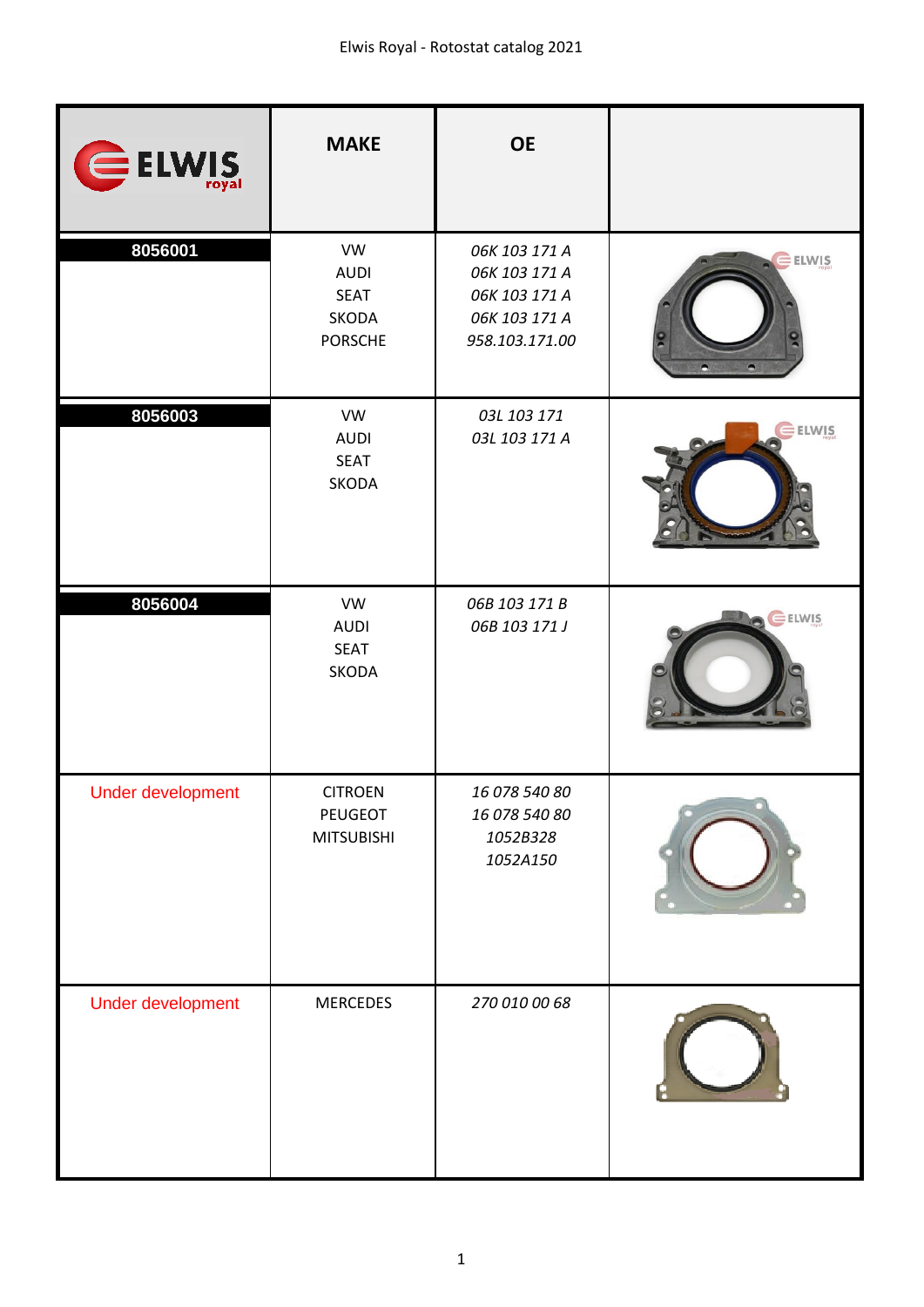| ELWIS             | <b>MAKE</b>                               | <b>OE</b>                       |              |
|-------------------|-------------------------------------------|---------------------------------|--------------|
| Under development | CHRYSLER (US)                             | 4663870AC                       |              |
| Under development | <b>JEEP</b>                               | 68024410AB                      |              |
| 8122001           | <b>MERCEDES</b>                           | 166 010 01 14                   | $E$ ELWIS    |
| 8125101           | <b>CITROEN</b><br>PEUGEOT<br><b>IVECO</b> | 0514.C1<br>0514.C1<br>504086312 | · ELWIS      |
| 8125102           | <b>FIAT</b>                               | 504059361<br>504086314          | <b>ELWIS</b> |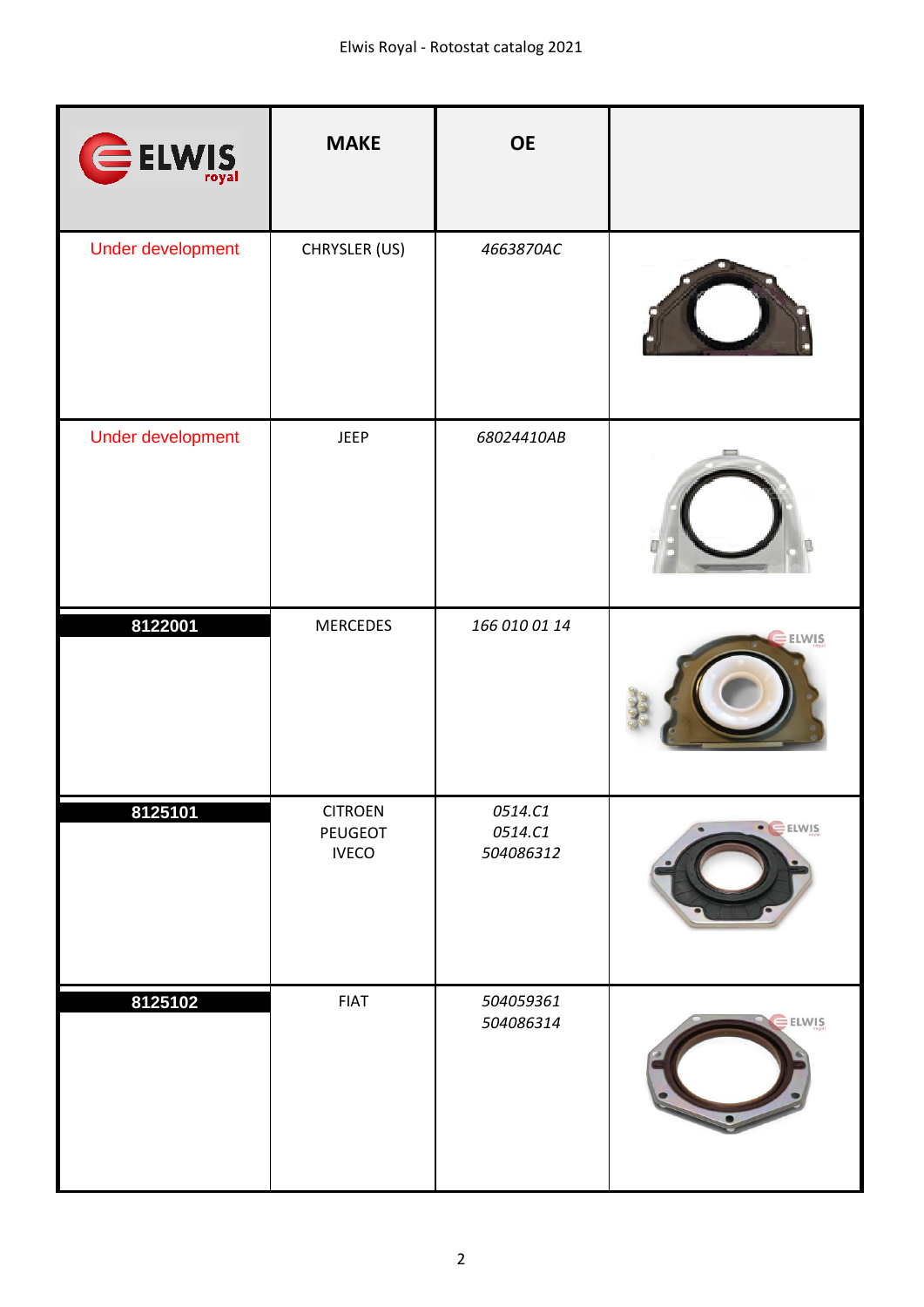| ELWIS             | <b>MAKE</b>                                                                                                                | <b>OE</b>                                                                                                |       |
|-------------------|----------------------------------------------------------------------------------------------------------------------------|----------------------------------------------------------------------------------------------------------|-------|
| Under development | <b>MERCEDES</b>                                                                                                            | 133 010 07 00                                                                                            |       |
| Under development | <b>MERCEDES</b><br>SMART                                                                                                   | 640 010 15 68<br>640 010 15 68                                                                           |       |
| 8126501           | <b>FORD</b><br><b>FORD</b><br><b>FORD</b><br><b>MAZDA</b><br><b>LAND ROVER</b><br><b>FIAT</b><br>PEUGEOT<br><b>CITROEN</b> | 1 117 435<br>3S7Q 6701 AA<br>XS7Q 6385 AB<br>U202-11-312<br>LR020609<br>9659337480<br>0514.C4<br>0514.C4 | ELWIS |
| 8126545           | <b>FORD</b>                                                                                                                | 2S6G 6A321 AA<br>XS6E 6K301 BF<br>1 231 144                                                              | ELWIS |
| 8126546           | <b>FORD</b><br><b>LAND ROVER</b><br><b>MAZDA</b><br>VOLVO                                                                  | 1 211 759<br>LR0 25670<br>LF01-11-310<br>30 711 874                                                      | ELWIS |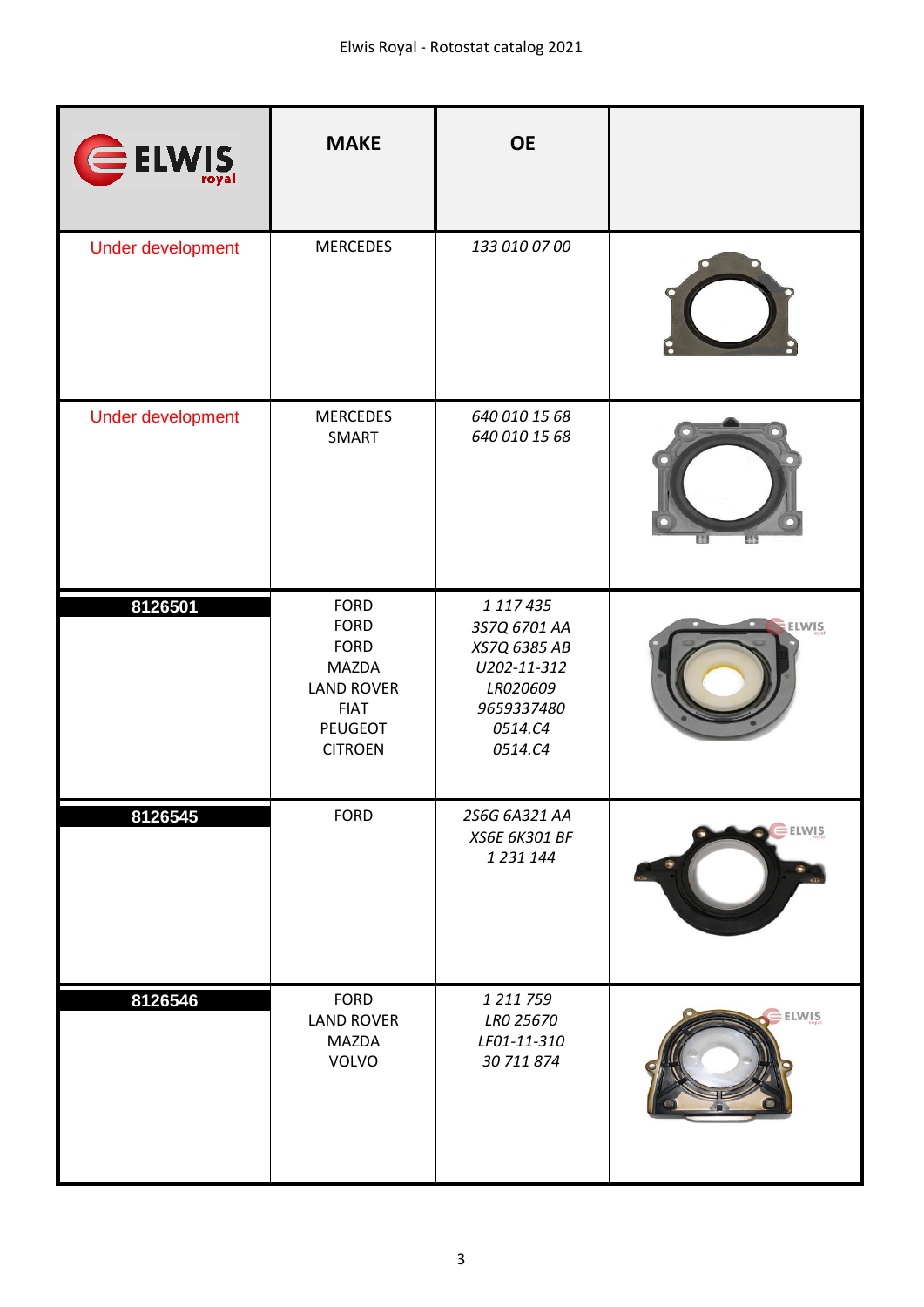| ELWIS             | <b>MAKE</b>            | <b>OE</b>                              |              |
|-------------------|------------------------|----------------------------------------|--------------|
| 8126548           | MAZDA<br>FORD<br>VOLVO | C201-11-311<br>1 211 161<br>30 711 648 | <b>ELWIS</b> |
| Under development | <b>MERCEDES</b>        | 276 010 00 07                          |              |
| Under development | <b>FORD</b>            | 96MM 6K301 AC<br>1033287               |              |
| Under development | <b>LAND ROVER</b>      | LUL10007L                              |              |
| 8146802           | RENAULT                | 77 01 476 859<br>82 00 390 107         |              |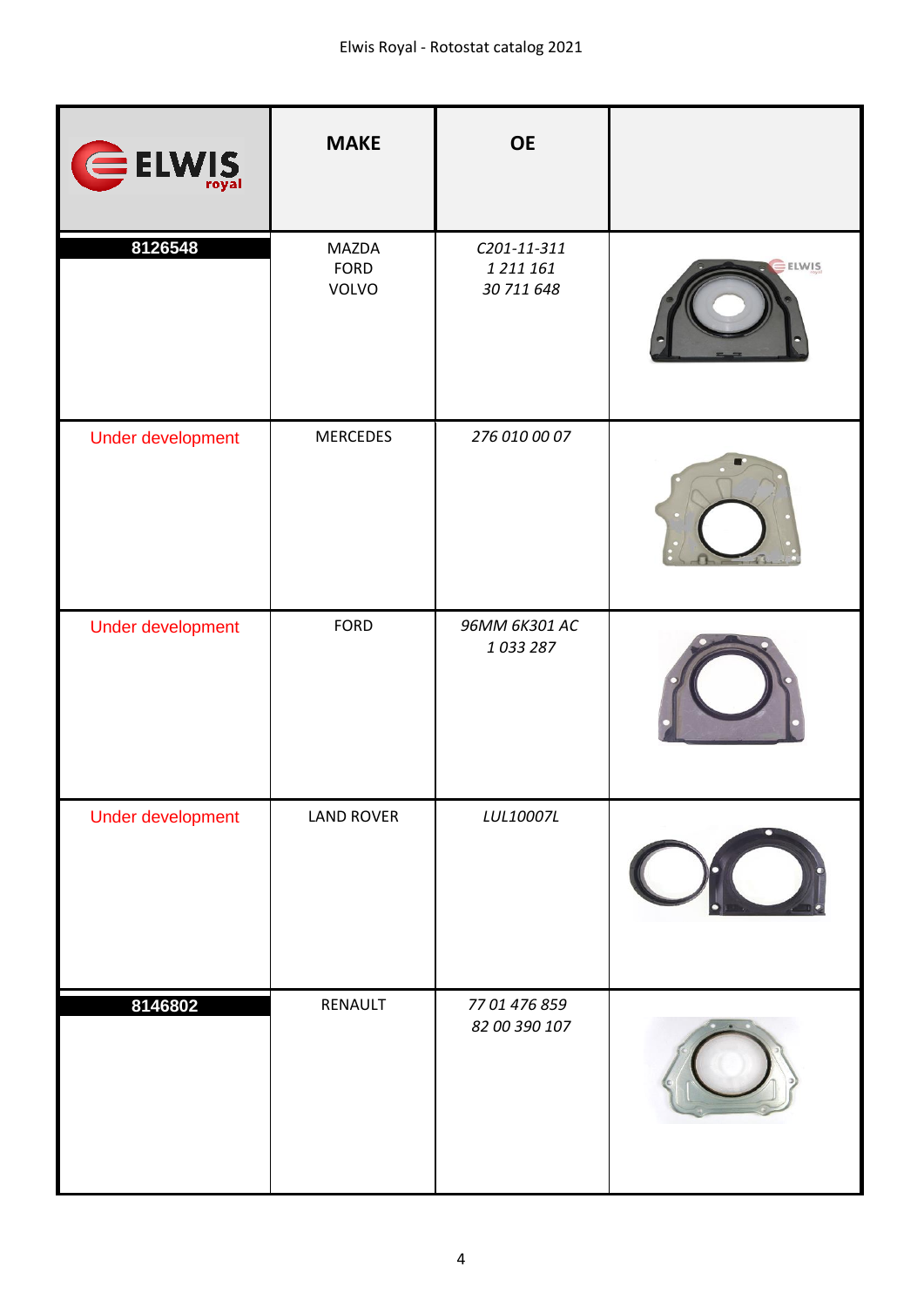| ELWIS                    | <b>MAKE</b>                               | <b>OE</b>                                                        |              |
|--------------------------|-------------------------------------------|------------------------------------------------------------------|--------------|
| Under development        | MAZDA                                     | B366-11-310C                                                     |              |
| Under development        | NISSAN                                    | 12279-43G05                                                      |              |
| 8156001                  | VW<br><b>AUDI</b>                         | 06E 103 153 E                                                    | <b>ELWIS</b> |
| 8156002                  | VW<br><b>AUDI</b><br><b>SEAT</b><br>SKODA | 030 103 171 S<br>030 103 171 S<br>030 103 171 S<br>030 103 171 S | ELWIS        |
| <b>Under development</b> | <b>BMW</b>                                | 11 14 7 512 101                                                  |              |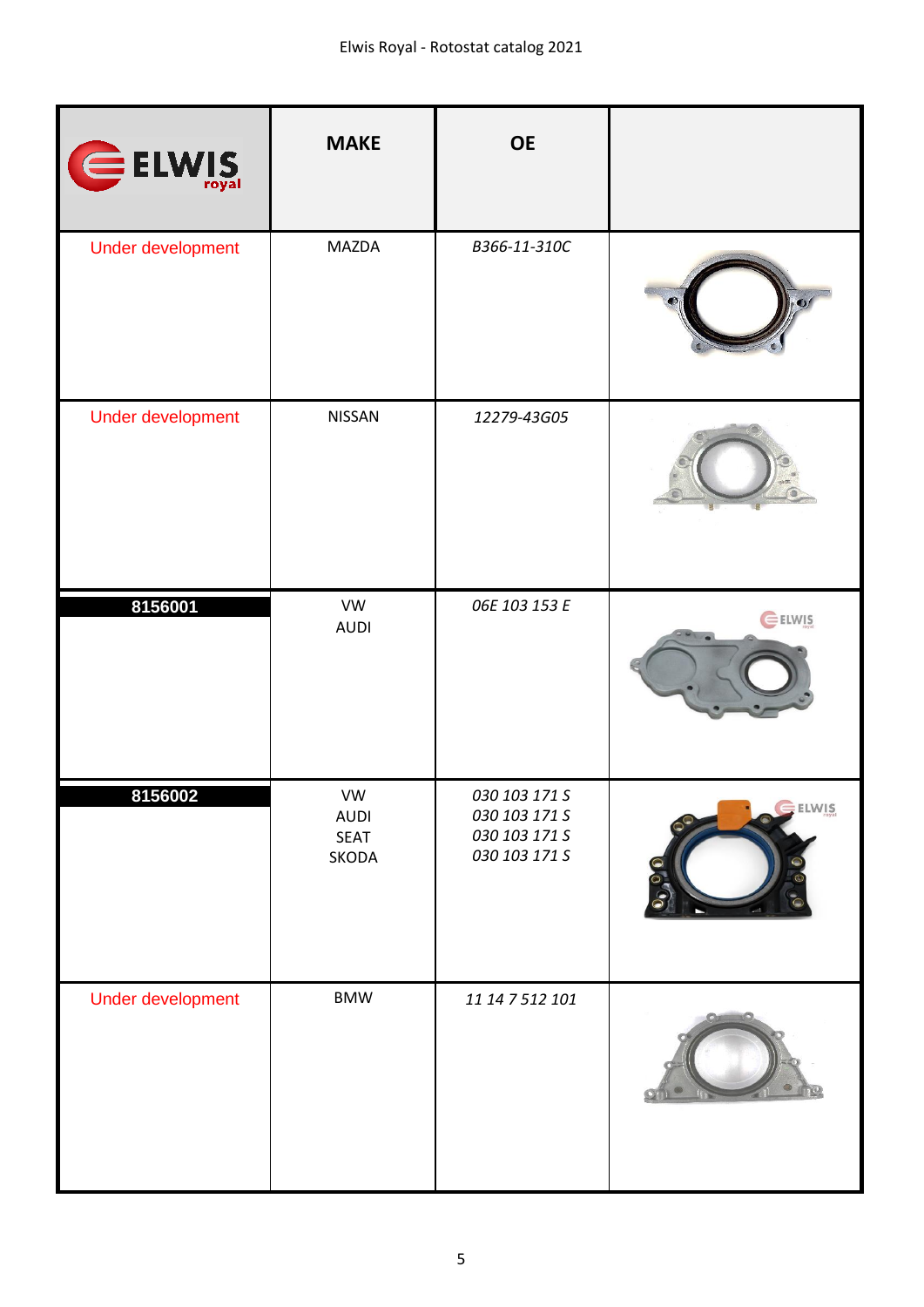| ELWIS                        | <b>MAKE</b>                               | <b>OE</b>                                                                         |        |
|------------------------------|-------------------------------------------|-----------------------------------------------------------------------------------|--------|
| 8456070<br>Under development | VW<br><b>AUDI</b><br><b>SEAT</b><br>SKODA | 06B 103 171 E<br>$\pmb{+}$<br>N 106 171 01 (2x)<br>$\pmb{+}$<br>N 909 450 02 (6x) | w      |
| Under development            | <b>MERCEDES</b>                           | 272 010 08 14                                                                     |        |
| Under development            | <b>LAND ROVER</b>                         | <b>ERR7028</b><br>LUF100420                                                       |        |
| Under development            | <b>LAND ROVER</b>                         | LUF100430                                                                         |        |
| 8156050                      | VW<br><b>AUDI</b><br>SEAT<br>SKODA        | 07K 103 151 C<br>07K 103 151 B                                                    | ELWIS. |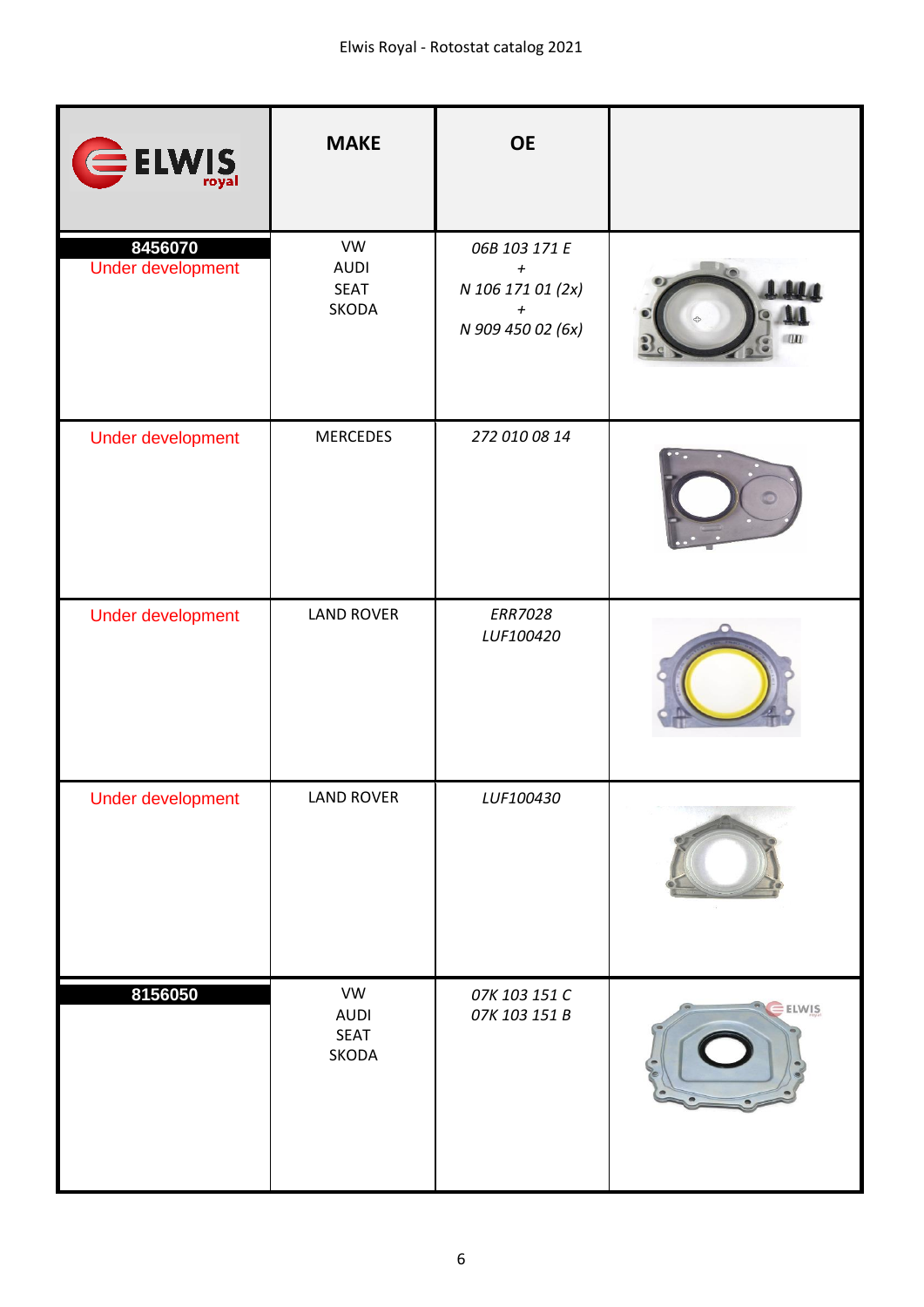| ELWIS                        | <b>MAKE</b>                                       | <b>OE</b>                                    |     |
|------------------------------|---------------------------------------------------|----------------------------------------------|-----|
| Under development            | <b>BMW</b>                                        | 11 14 7 787 262<br>7787262                   |     |
| Under development            | <b>BMW</b>                                        | 11 14 7 787 262                              |     |
| 8422001                      | <b>MERCEDES</b><br><b>JEEP</b>                    | 611 010 01 14<br>5073887AB                   |     |
| 8422010<br>Under development | <b>MERCEDES</b><br><b>MERCEDES</b><br><b>JEEP</b> | 642 010 02 14<br>642 010 07 14<br>68238383AA |     |
| Under development            | <b>JEEP</b><br><b>CHRYSLER</b>                    | 68006028AA<br>68006028AA                     | B2. |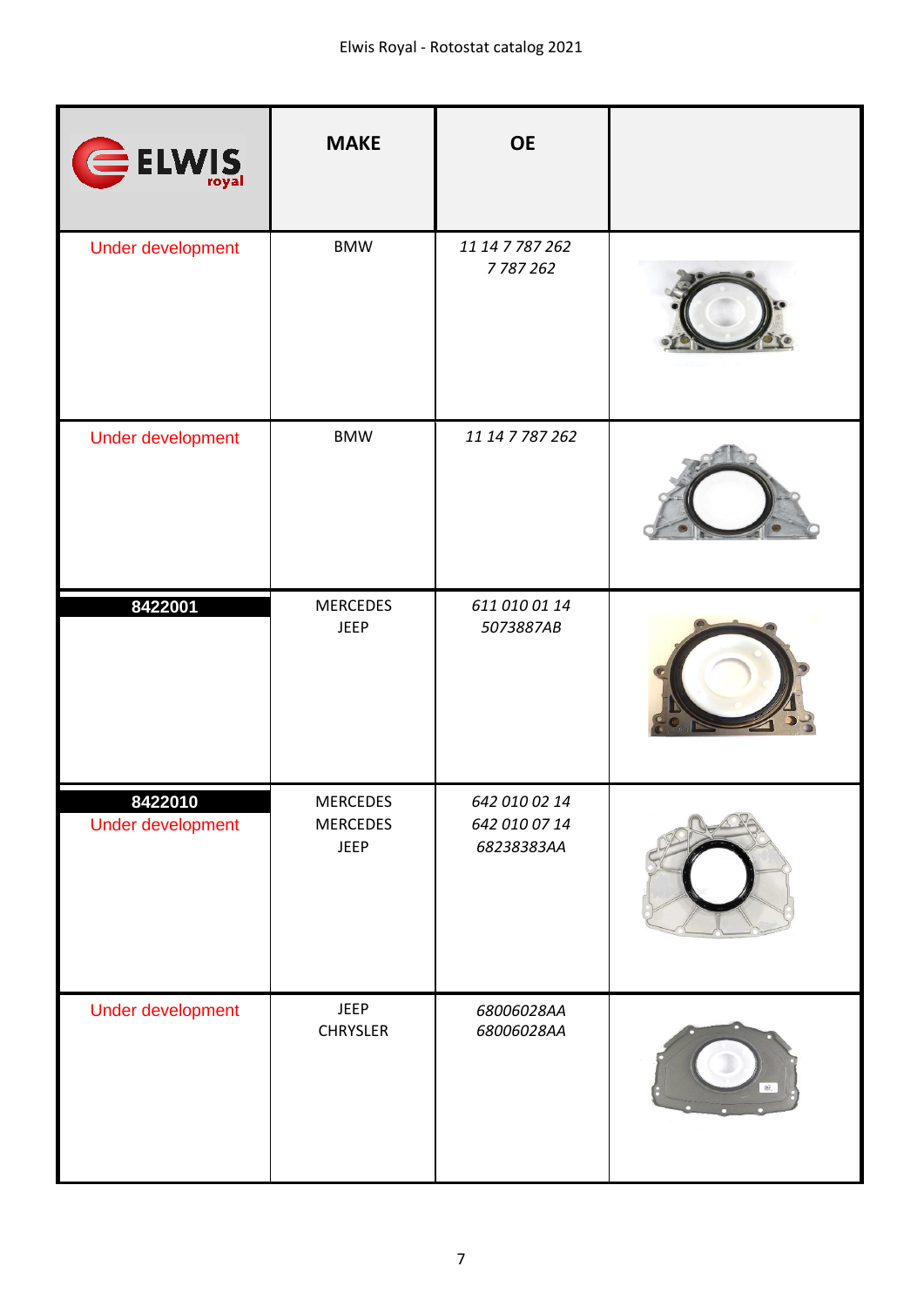| ELWIS                    | <b>MAKE</b>                                                                                                 | <b>OE</b>                                                                              |              |
|--------------------------|-------------------------------------------------------------------------------------------------------------|----------------------------------------------------------------------------------------|--------------|
| 8426567                  | <b>FORD</b><br><b>FORD</b><br><b>CITROEN</b><br><b>PEUGEOT</b><br><b>FIAT</b><br><b>LAND ROVER</b><br>MAZDA | 1557881<br>3S7Q 6700 AB<br>0514.C6<br>0514.C6<br>9659901780<br>LR029318<br>U202-10-602 | <b>ELWIS</b> |
| 8426568                  | <b>FORD</b>                                                                                                 | XS4Q 6K301 AE<br>XS4Q 6K301 AF<br>1078528<br>1 207 615                                 | <b>ELWIS</b> |
| 8426569                  | <b>FORD</b>                                                                                                 | 1 198 063<br>XS4Q 9G605 AH                                                             | ELWIS        |
| Under development        | <b>ALFA ROMEO</b><br><b>FIAT</b><br>LANCIA<br>OPEL                                                          | 46539824<br>46539824<br>46539824<br>95 512 715<br>81-90041-00                          |              |
| <b>Under development</b> | OPEL<br>RENAULT                                                                                             | 44 15 044<br>77 01 058 047                                                             |              |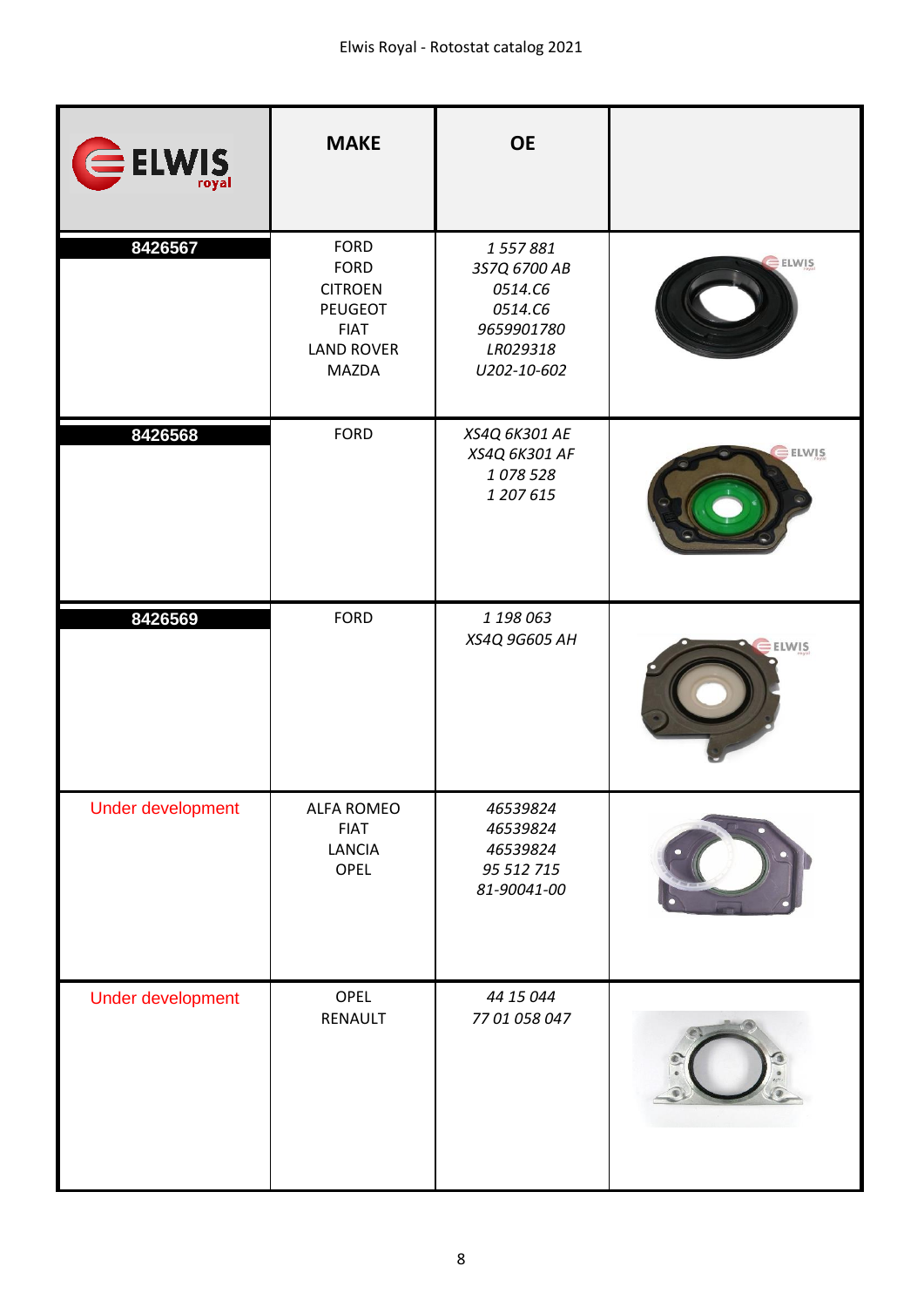| ELWIS             | <b>MAKE</b>                                | <b>OE</b>                               |                                                                                          |
|-------------------|--------------------------------------------|-----------------------------------------|------------------------------------------------------------------------------------------|
| Under development | <b>ALFA ROMEO</b><br><b>FIAT</b><br>LANCIA | 71749865<br>71749865<br>71749865        |                                                                                          |
| Under development | <b>MERCEDES</b>                            | 020 997 05 47                           | <b>NUMBER OF</b><br><b>COLLEGE STATE</b><br><i><b>OUTRO TARRITARY OF THE COMPANY</b></i> |
| Under development | <b>MERCEDES</b>                            | 271 011 05 32<br>271 011 06 32          |                                                                                          |
| Under development | <b>LAND ROVER</b><br>KIA<br><b>ROVER</b>   | LUF100300L<br>OK9BV 11 311<br>LUF100300 |                                                                                          |
| Under development | PSA<br><b>FORD</b><br><b>LAND ROVER</b>    | 0514.CO<br>4R8Q-6K301-AA<br>LR036542    |                                                                                          |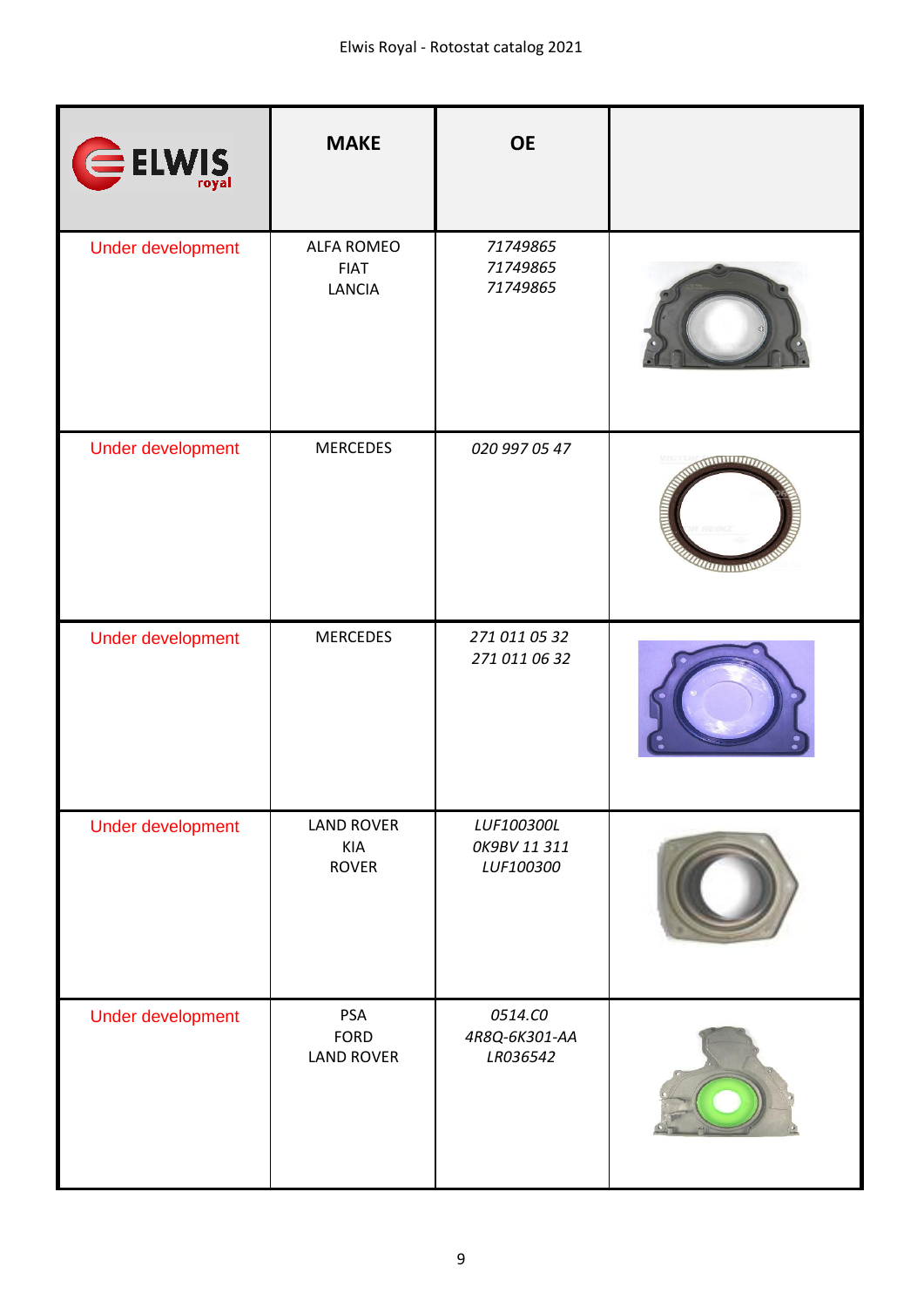| ELWIS             | <b>MAKE</b>                                                                                                    | <b>OE</b>                                                                                                |                  |
|-------------------|----------------------------------------------------------------------------------------------------------------|----------------------------------------------------------------------------------------------------------|------------------|
| 8442661           | <b>OPEL</b><br>SAAB<br><b>ALFA ROMEO</b><br><b>FIAT</b><br><b>JEEP</b><br><b>SUZUKI</b>                        | 914 965<br>93 178 503<br>71718365<br>55272147<br>K68098335AA<br>11341-79J50                              | ELWIS            |
| Under development | <b>VW</b><br><b>AUDI</b><br><b>SEAT</b><br><b>SKODA</b>                                                        | 030 103 171 K<br>030 103 171 K<br>030 103 171 K<br>030 103 171 K                                         |                  |
| 8456001           | <b>VW</b><br><b>AUDI</b><br><b>SEAT</b><br>SKODA                                                               | 028 103 171 B<br>028 103 171 B<br>028 103 171 B<br>028 103 171 B                                         | $E$ <b>ELWIS</b> |
| 8456002           | <b>VW</b><br><b>AUDI</b><br><b>SEAT</b><br>SKODA                                                               | 036 103 171 B<br>036 103 171 B<br>036 103 171 B<br>036 103 171 B                                         | ELWIS            |
| 8456003           | <b>VW</b><br><b>AUDI</b><br><b>SEAT</b><br><b>SKODA</b><br><b>CHRYSLER</b><br><b>JEEP</b><br><b>MITSUBISHI</b> | 038 103 171 S<br>038 103 171 S<br>038 103 171 S<br>038 103 171 S<br>68000669AA<br>68000669AA<br>MN980012 | <b>ELWIS</b>     |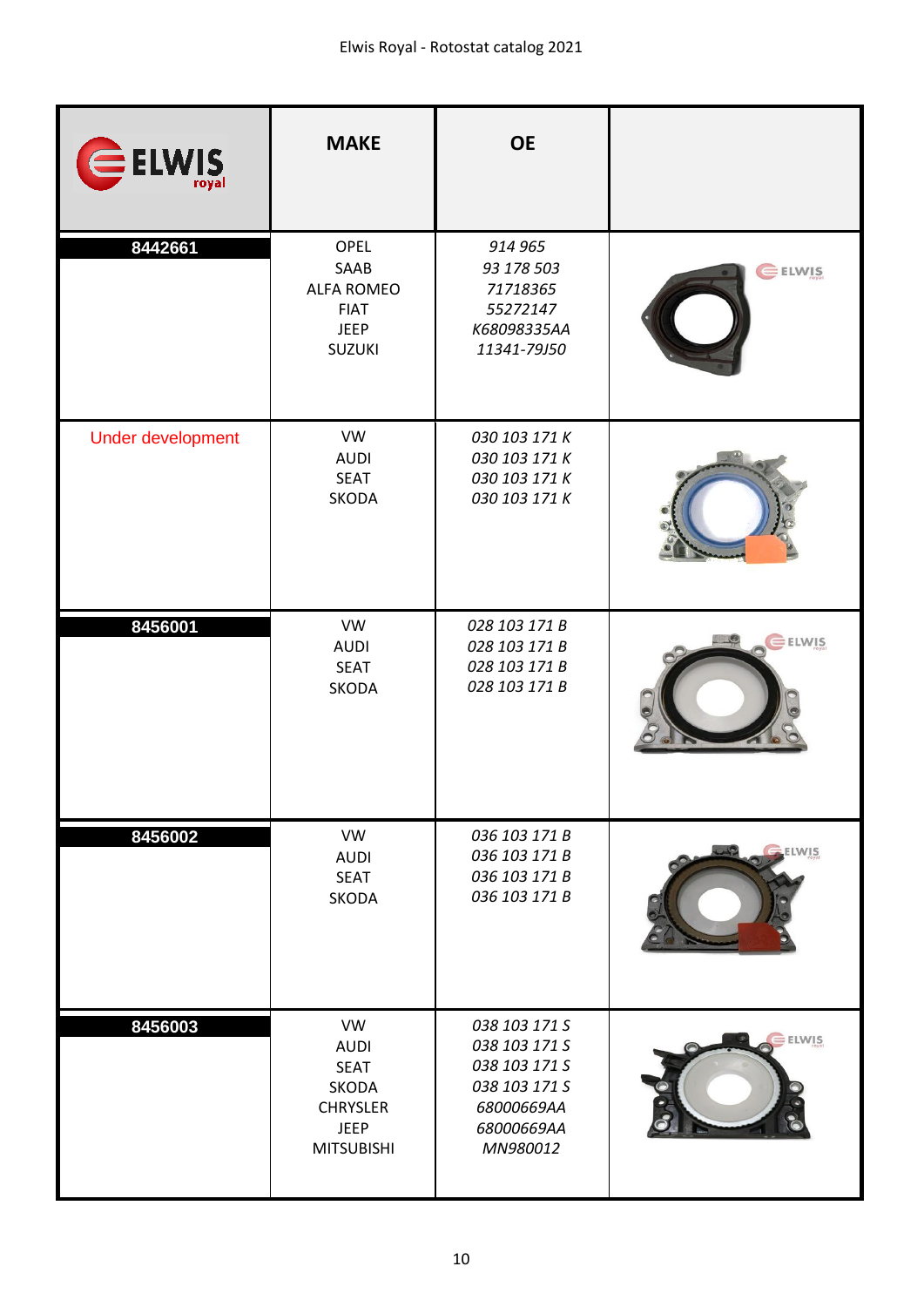| ELWIS             | <b>MAKE</b>                                                            | <b>OE</b>                                                                     |              |
|-------------------|------------------------------------------------------------------------|-------------------------------------------------------------------------------|--------------|
| 8456004           | <b>VW</b><br><b>AUDI</b><br><b>SEAT</b><br><b>SKODA</b><br><b>FORD</b> | 06A 103 171 A<br>038 103 171 A<br>038 103 171 B<br>038 103 171 E<br>1 105 575 | ELWIS.       |
| Under development | VW<br><b>AUDI</b><br><b>SEAT</b><br>SKODA                              | 076 103 171 B                                                                 |              |
| Under development | VW<br><b>AUDI</b><br><b>SEAT</b><br>SKODA                              | 022 103 151 D                                                                 |              |
| 8456060           | <b>VW</b><br><b>AUDI</b><br><b>SEAT</b><br>SKODA                       | 06H 103 171 A<br>06H 103 171 F                                                |              |
| 8456064           | VW<br><b>AUDI</b><br><b>SEAT</b><br>SKODA                              | 030 103 171 L<br>030 103 171 L<br>030 103 171 L<br>030 103 171 L              | <b>ELWIS</b> |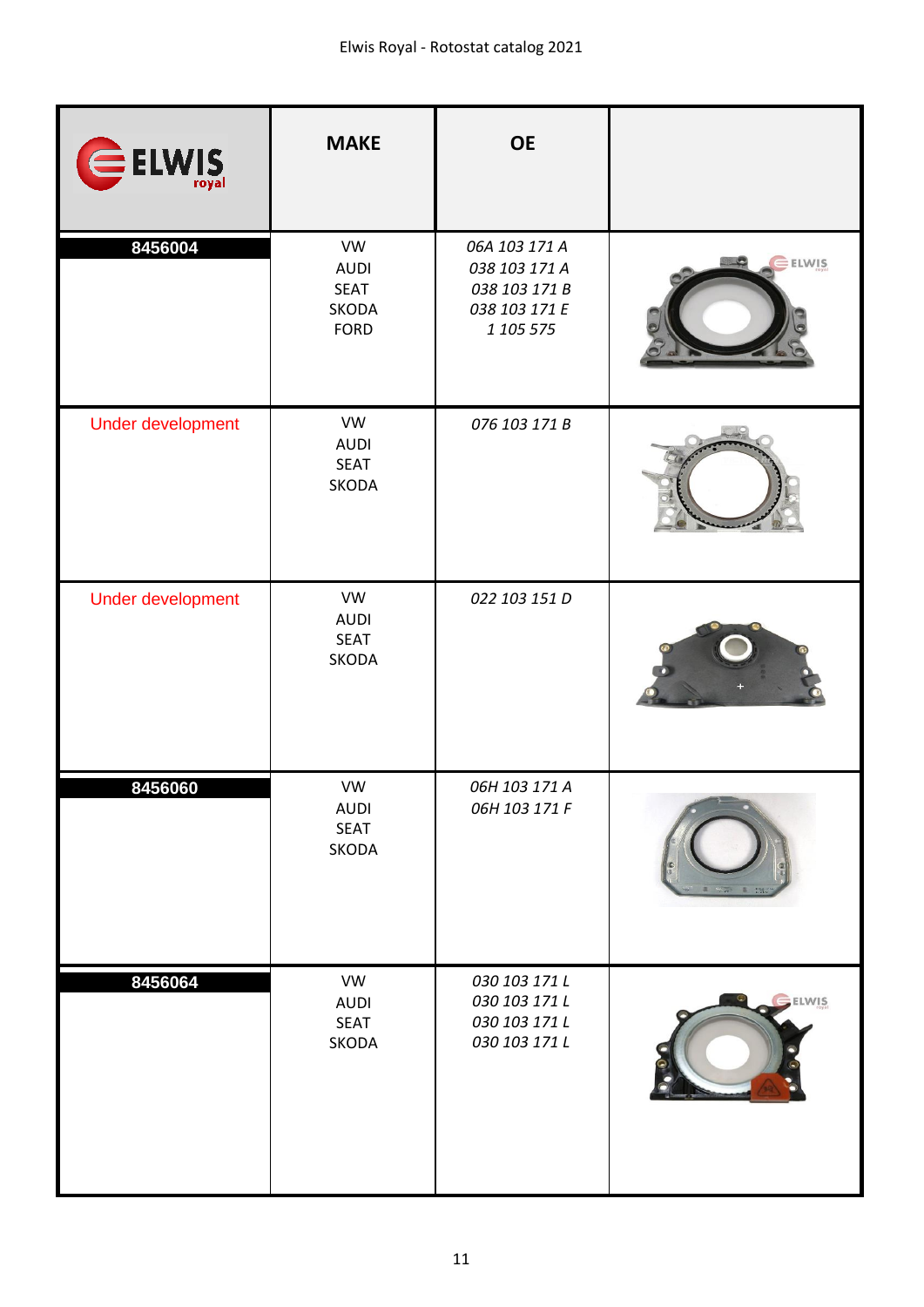| ELWIS             | <b>MAKE</b>                                | <b>OE</b>                                                        |  |
|-------------------|--------------------------------------------|------------------------------------------------------------------|--|
| Under development | VW<br><b>AUDI</b><br><b>SEAT</b><br>SKODA  | 03H 103 151 B<br>03H 103 151 B<br>03H 103 151 B<br>03H 103 151 B |  |
| Under development | <b>ALFA ROMEO</b><br><b>FIAT</b><br>LANCIA | 46416876<br>46416876<br>46416876                                 |  |
| Under development | <b>IVECO</b>                               | 4862154                                                          |  |
| Under development | VW<br><b>AUDI</b><br><b>SEAT</b><br>SKODA  | 030 103 171 Q<br>030 103 171 Q<br>030 103 171 Q<br>030 103 171 Q |  |
| Under development | <b>FORD</b>                                | 1828787<br>CM5G 6K301 EB<br>1760449<br>CM5G 6K301 EA             |  |